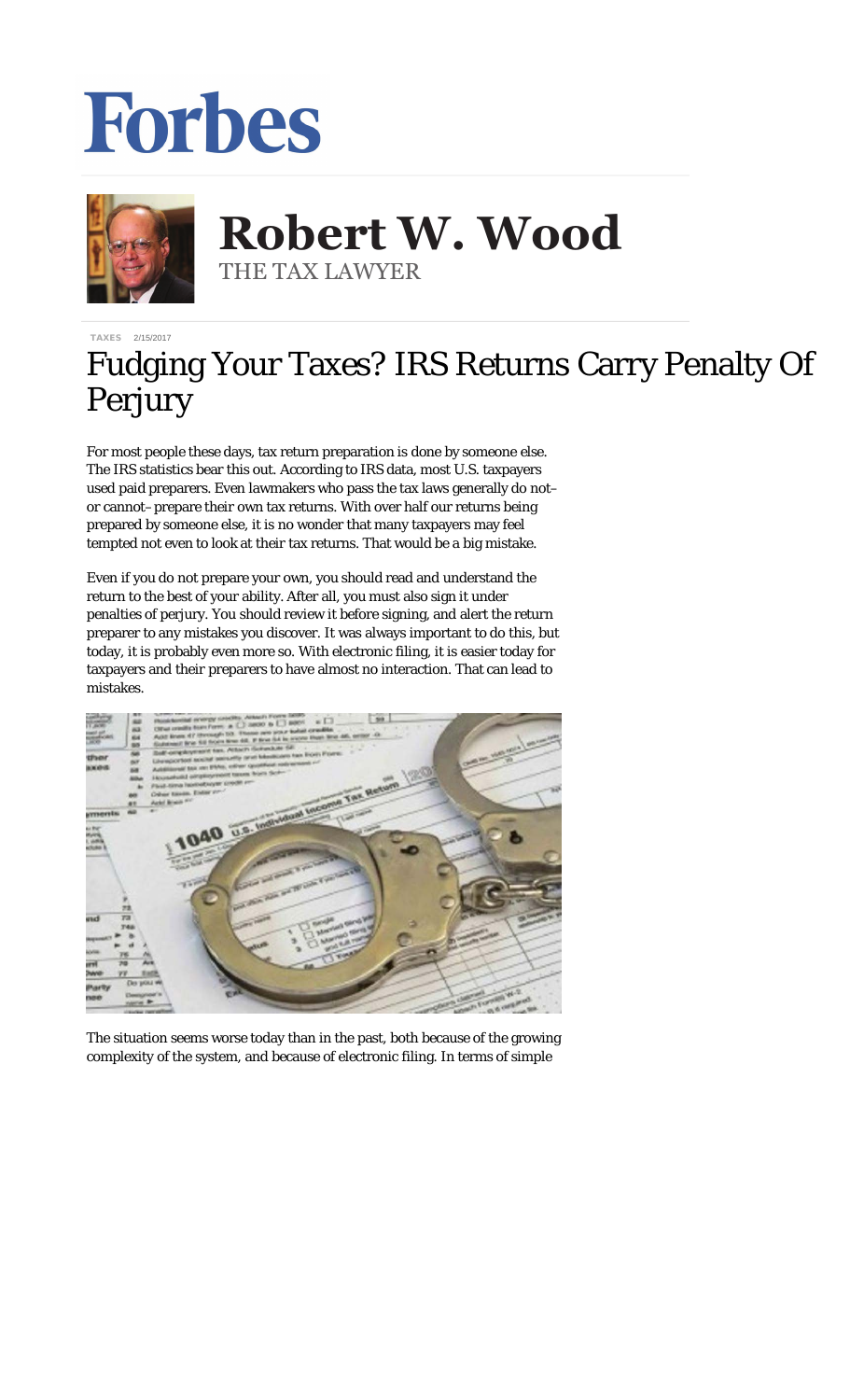mechanics, there is a marked contrast between the mechanics of paper vs. electronic. With a traditional paper filing, at least the taxpayer had to actually *sign* the return before mailing. That imported a certain amount of due diligence. Sure, you can say you just signed without reading—a robosigner before the term was fashionable. But that doesn't get you off the hook for penalties.

It is even easier with e-filing. The client may not even *see* the return. The client *should* review the return, and the return preparer should *ask* the client to verify that all figures are correct, that the correct boxes are checked, and so on. But this may not happen. And there's no "signature" in the traditional "affix your John Hancock" sense. Neither the taxpayer nor the preparer *physically* signs the return. The taxpayer and the preparer both have numbers they enter into the record when they file.

The taxpayer has to sign a signature authorization form [\(Form 8879](http://www.irs.gov/pub/irs-pdf/f8879.pdf)) that recites that the taxpayer has reviewed the electronic return, it is accurate, etc. This is just as important as signing. But this all happens *before* the return is submitted electronically, which makes sense. In the old days, when there was a flurry of activity in the final days before a return was completed, at least it had to be printed out, and the taxpayer had to actually sign it.

Now, there are often many last-minute changes being made. And, since the authorization form was signed days before, the final return that is submitted may be significantly different from what the client saw. The client may not be clear on exactly what is happening or what is filed. Yet the electronic filing counts as a signature for all purposes.

Since our tax law has been around since 1913, it's useful to look over the storied history of the income tax. The, "I didn't read it" defense has been used with less than successful results. Courts have consistently ruled that taxpayers have a duty to read their returns to ensure that all income items are included. Since as early as 1928, courts have held that even if all data is furnished to the return preparer, the taxpayer still has a duty to read the return and make sure all income items are included. See *[Mackay v.](http://scholar.google.com/scholar_case?case=11387619728341573488&q) [Commissioner](http://scholar.google.com/scholar_case?case=11387619728341573488&q)*, 11 B.T.A. 569 (1928).

The Tax Court has also stated that reliance on a preparer with complete information regarding a taxpayer's business activities does not constitute a defense to return penalties if the taxpayer's cursory review of the return would have revealed errors. See *[Metra Chem Corp. v. Commissioner](http://scholar.google.com/scholar_case?case=18145679806683974753&hl=en&as_sdt=2&as_vis=1&oi=scholarr)*, 88 T.C. 654 (1987). Even with–or in some cases, because of–electronic filing,